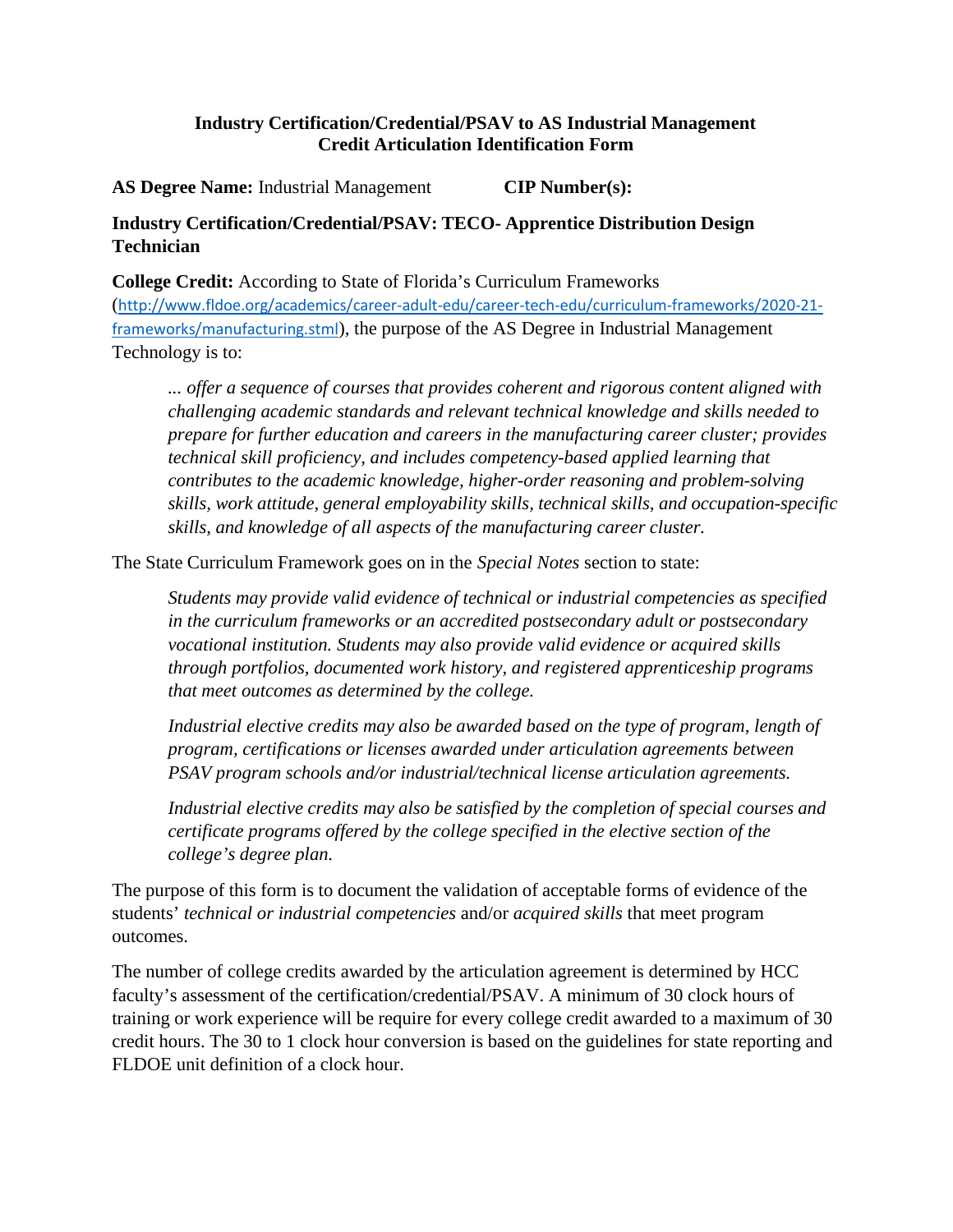**Validation Mechanism**: To be eligible for articulation, the student must show evidence of their issued within three (3) years prior to their enrollment in the program. current TECO Apprentice Distribution Design Technician certification and it must have been

 represents industry acknowledgement of technical skill attainment of competencies in the AS in Industrial Management Technology program. HCC Faculty reviewed the following: **Rationale/Justification**: TECO Apprentice Distribution Design Technician certification

State Curriculum Frameworks

\_X\_ Course Syllabi

Course Exams

 $X$  Course Scope and Sequence

Textbooks/Course Materials

Other

 The **TECO Apprentice Distribution Design Technician** certification will serve as equivalent substitutions for the HCC courses identified below.

| Post-Secondary Vocational/Apprenticeship/ |       |                | Post-Secondary Institution:    |                        |         |
|-------------------------------------------|-------|----------------|--------------------------------|------------------------|---------|
| <b>Corporate Training Program</b>         |       |                | Hillsborough Community College |                        |         |
| Program/Courses                           | Clock | <b>PSAV</b>    | Course                         | <b>Course Name</b>     | Awarded |
|                                           | Hours | Course         | Code                           |                        | Credit  |
|                                           |       | <b>Numbers</b> |                                |                        |         |
| 100 Series                                | 480   |                | ETI2941                        | <b>Industrial Mgmt</b> | 30      |
|                                           |       |                |                                | Practicum              |         |
| 200 Series                                |       |                |                                |                        |         |
| 300 Series                                |       |                |                                |                        |         |
| 400 Series                                |       |                |                                |                        |         |
| 500 Series                                |       |                |                                |                        |         |
| 600 Series                                |       |                |                                |                        |         |
| <b>OJT</b>                                | 5000  |                |                                |                        |         |

Total Credits Awarded for the courses listed above is 30